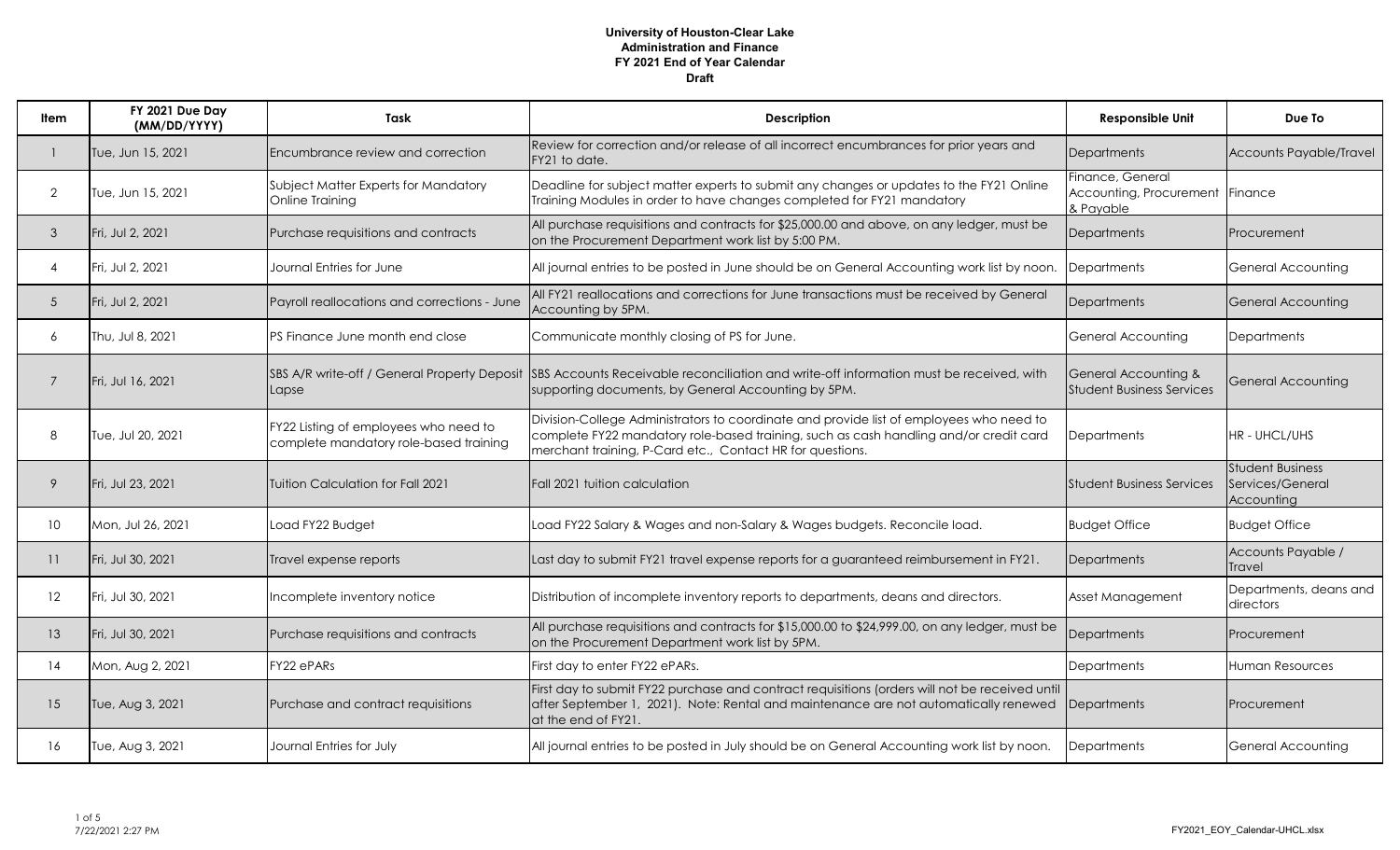| ltem            | FY 2021 Due Day<br>(MM/DD/YYYY) | Task                                                             | <b>Description</b>                                                                                                                                                                                                                                                                                                                                                   | <b>Responsible Unit</b>          | Due To                              |
|-----------------|---------------------------------|------------------------------------------------------------------|----------------------------------------------------------------------------------------------------------------------------------------------------------------------------------------------------------------------------------------------------------------------------------------------------------------------------------------------------------------------|----------------------------------|-------------------------------------|
| 17              | Wed, Aug 4, 2021                | P-Card Transaction Reallocations for<br>September Statement      | Departments may begin reallocating p-card transactions in GCMS for statement period<br>ending 09/03/2021. Please note the early deadline for reallocations - 09/10/2021 5PM.                                                                                                                                                                                         | Departments                      | <b>Accounts Payable</b>             |
| 18              | Thu, Aug 5, 2021                | FY22 Budget Journals                                             | First day to enter FY22 Budget Journals                                                                                                                                                                                                                                                                                                                              | Departments                      | <b>Budget Office</b>                |
| 19 <sup>°</sup> | Fri, Aug 6, 2021                | PS Finance July month end close                                  | Communicate monthly closing of PS for July.                                                                                                                                                                                                                                                                                                                          | <b>General Accounting</b>        | <b>Departments</b>                  |
| 20              | Fri, Aug 6, 2021                | Payroll reallocations and corrections - July                     | All FY21 reallocations and corrections for July transactions must be received by General<br>Accounting by noon.                                                                                                                                                                                                                                                      | <b>Departments</b>               | General Accounting                  |
| 21              | Tue, Aug 10, 2021               | Incomplete inventory follow-up                                   | Second Notice - Distribution of incomplete inventory reports to departments, deans and<br>directors.                                                                                                                                                                                                                                                                 | Asset Management                 | Departments, deans and<br>directors |
| 22              | Tue, Aug 10, 2021               | Mail Room - Bulk Mail                                            | All bulk mail items must be received by the Mail Room by 5PM.                                                                                                                                                                                                                                                                                                        | <b>Departments</b>               | Mail Room                           |
| 23              | Tue, Aug 10, 2021               | <b>UCTIDT'S - State Funds</b>                                    | All UCT IDT's on state funds must be received by UCT by 5PM.                                                                                                                                                                                                                                                                                                         | Departments                      | University Computing<br>Department  |
| 24              | Tue, Aug 10, 2021               | Purchase Encumbrance and Pre-<br>encumbrance correction/releases | All unnecessary pre-encumbrances, soft commitments/unprocessed vouchers or<br>requisitions, etc. must be released, deleted and/or cleared by 5PM. Procurement<br>Encumbrance Adjustment Form with appropriate approval/s to correct/release purchase<br>order encumbrances for prior years and FY21 to date must be submitted to<br>UHCLProcurement@uhcl.edu by 5PM. | <b>Departments</b>               | Accounts Payable and<br>Procurement |
| 25              | Tue, Aug 10, 2021               | Accounts Payable/Travel Encumbrances &<br>releases               | Deadline to email Encumbrance Adjustment forms with appropriate approval/s to correct<br>and/or release any encumbrances for prior years and FY21 to date to<br>Accountspayable@uhcl.edu or TravelOffice@uhcl.edu by 5PM.                                                                                                                                            | Departments                      | Accounts Payable /<br>Travel        |
| 27              | Fri, Aug 13, 2021               | FY21 ePRFs                                                       | Last day for Initiators to submit ePRFs for FY21 positions.                                                                                                                                                                                                                                                                                                          | <b>Departments</b>               | Human Resources                     |
| 26              | Mon, Aug 16, 2021               | Purchase requisitions and standard<br>contracts                  | FY21 purchase requisitions and standard contracts for \$500 - \$14,999.99 on any ledger must<br>be on the Procurement Department work list by 5 PM.                                                                                                                                                                                                                  | <b>Departments</b>               | Procurement                         |
| 28              | Tue, Aug 17, 2021               | FY22 ePRFs                                                       | First day to initiate ePRFs for FY22 positions.                                                                                                                                                                                                                                                                                                                      | Departments                      | <b>Human Resources</b>              |
| 29              | Tue, Aug 17, 2021               | State and local vouchers                                         | All state and local vouchers to be processed in FY21 must be on the Accounts Payable<br>work list by 5PM.                                                                                                                                                                                                                                                            | Departments                      | <b>Accounts Payable</b>             |
| 30              | Tue, Aug 17, 2021               | State and local receiving reports                                | All state and local receiving reports to be processed in FY21 must be emailed to<br>UHCLProcurement@uhcl.edu and AccountsPayable@UHCL.edu by 5PM.                                                                                                                                                                                                                    | <b>Departments</b>               | Accounts Payable                    |
| 31              | Tue, Aug 17, 2021               | <b>UCT IDT'S - Local Funds</b>                                   | All UCT IDT's on local funds must be received by UCT by 5PM.                                                                                                                                                                                                                                                                                                         | Departments                      | University Computing<br>Department  |
| 32              | Thu, Aug 19, 2021               | Print Services                                                   | Last day to receive Print Services orders on local funds.                                                                                                                                                                                                                                                                                                            | Departments                      | Copy Center                         |
| 33              | Fri, Aug 20, 2021               | Tuition & Fee Payment Deadline Fall 2021                         | Tuition & Fee payment deadline by 5PM for early and open Fall 2021 registration.                                                                                                                                                                                                                                                                                     | <b>Student Business Services</b> | <b>Student Business Services</b>    |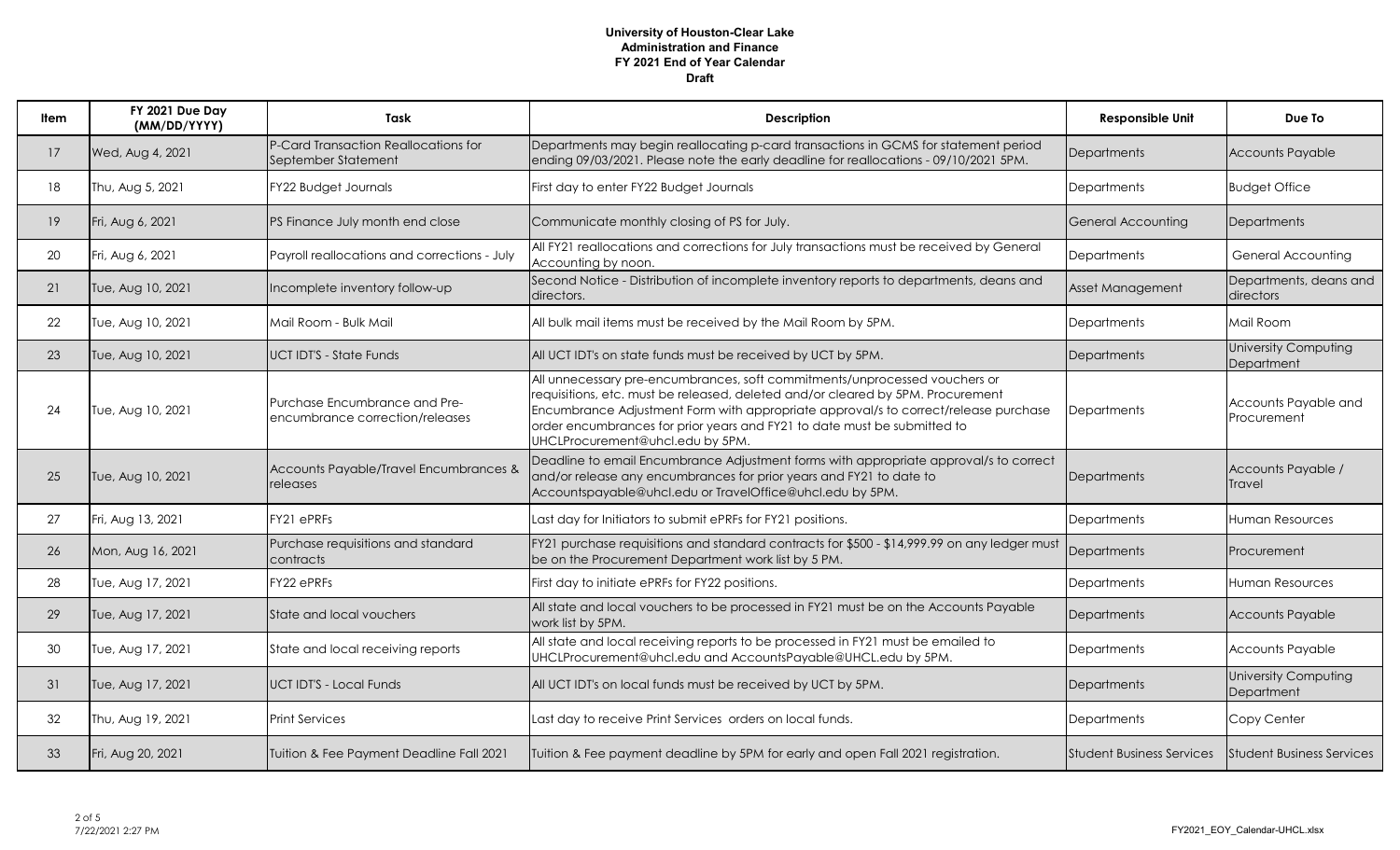| ltem | FY 2021 Due Day<br>(MM/DD/YYYY) | Task                                                                          | Description                                                                                                                        | <b>Responsible Unit</b>                 | Due To                           |
|------|---------------------------------|-------------------------------------------------------------------------------|------------------------------------------------------------------------------------------------------------------------------------|-----------------------------------------|----------------------------------|
| 34   | Mon, Aug 23, 2021               | Purchase change orders                                                        | Last day to submit change orders for outstanding purchase orders.                                                                  | <b>Departments</b>                      | Procurement                      |
| 35   | Tue, Aug 24, 2021               | SCR batches - local funds                                                     | SCR batches for local funds (with the exception of Mail Room) must be received by<br>Accounts Payable by 5PM.                      | Service Centers & Service<br>Center BCs | <b>Accounts Payable</b>          |
| 36   | Tue, Aug 24, 2021               | Mail Room - local funds                                                       | All mailings on local funds must be received by the Mail Room by 5PM.                                                              | <b>Departments</b>                      | Mail Room                        |
| 37   | Thu, Aug 26, 2021               | FY22 purchase vouchers                                                        | First day to enter FY22 purchase vouchers.                                                                                         | Departments                             | <b>Accounts Payable</b>          |
| 38   | Thu, Aug 26, 2021               | <b>Budget Journals - August</b>                                               | All August 2021 budget journals must be on Budget Office work list by 5PM.                                                         | <b>Departments</b>                      | <b>Budget Office</b>             |
| 39   | Fri, Aug 27, 2021               | SCR batches - local (Mail Room)                                               | Mail Room SCR batches on local funds must be received by Accounts Payable by noon.                                                 | Service Centers & Service<br>Center BCs | <b>Accounts Payable</b>          |
| 40   | Fri, Aug 27, 2021               | Annual Finance Security Access                                                | Annual finance security access review.                                                                                             | General Accounting                      | General Accounting               |
| 41   | Mon, Aug 30, 2021               | Annual Inventory of consumables                                               | Copy Center closed for annual inventory.                                                                                           | <b>Print Services</b>                   | Copy Center                      |
| 42   | Tue, Aug 31, 2021               | Receiving FY21 orders                                                         | Last day to receive items ordered with FY21 funds.                                                                                 | Departments & Receiving<br>Dock         | Receiving Dock                   |
| 43   | Tue, Aug 31, 2021               | Annual Inventory Audit                                                        | Copy Center closed for annual inventory audit.                                                                                     | <b>Print Services</b>                   | Copy Center                      |
| 44   | Tue, Aug 31, 2021               | Resale inventory                                                              | Annual inventory of consumable supplies must be received by General Accounting by<br>5PM.                                          | <b>Departments</b>                      | <b>General Accounting</b>        |
| 45   | Tue, Aug 31, 2021               | Off-Campus authorizations                                                     | FY 2022 Off-campus authorization renewals for UHCL capital and controlled assets must be<br>received by General Accounting by 5PM. | <b>Departments</b>                      | Asset Management                 |
| 46   | Tue, Aug 31, 2021               | PS Finance not available                                                      | No processing in PS Finance except for deposits \$100 or greater.                                                                  | Departments                             | <b>Student Business Services</b> |
| 47   | Tue, Aug 31, 2021               | Designation of Property Custodian                                             | Designation of departmental property custodians for FY22 must be received by General<br>Accounting by 5PM.                         | Departments                             | Asset Management                 |
| 48   | Tue, Aug 31, 2021               | Tuition & Fee Payment Deadline - Late<br>Registration & Outstanding Fall 2021 | Tuition & Fee payment deadline Fall 2021 late registration and any balances due is 5PM.                                            | <b>Student Business Services</b>        | Student Business Services        |
| 49   | Tue, Sep 1-Thur, Sep 3, 2021    | No new P-Card charges, if possible                                            | Departments refrain from using their P-cards during this timeframe, if possible.                                                   | Departments                             | <b>Accounts Payable</b>          |
| 50   | Fri, Sep 3, 2021                | Journal Entries for August                                                    | All general ledger journal entries to be posted in August should be on General Accounting<br>work list by noon.                    | Departments                             | <b>General Accounting</b>        |
| 51   | Fri, Sep 3, 2021                | <b>Telephone Encumbrances</b>                                                 | UCT to submit telephone encumbrances and changes for FY22 to General Accounting by<br>5PM.                                         | <b>UCT</b>                              | <b>General Accounting</b>        |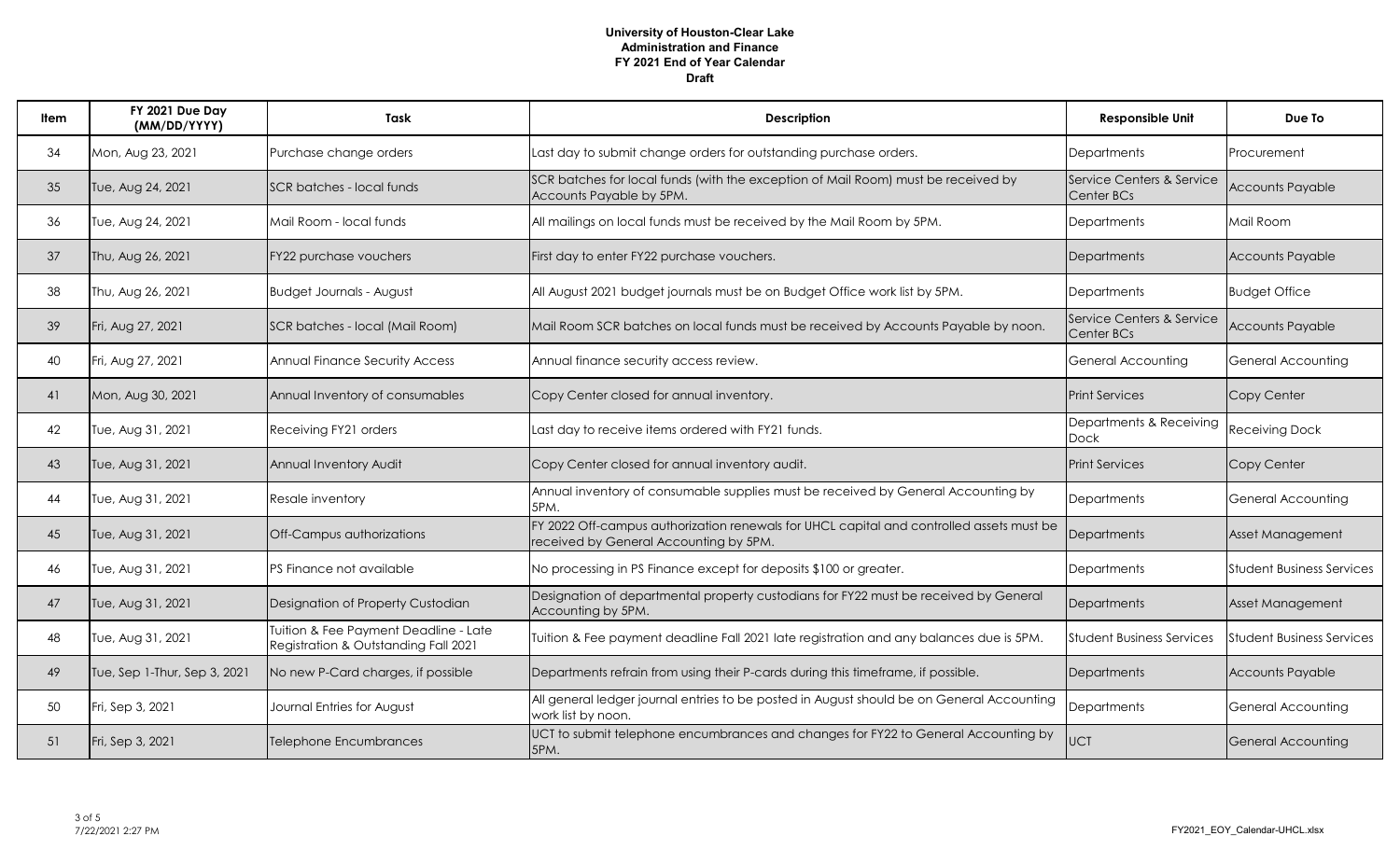| Item | FY 2021 Due Day<br>(MM/DD/YYYY) | Task                                               | <b>Description</b>                                                                                                                                                       | <b>Responsible Unit</b>   | Due To                    |
|------|---------------------------------|----------------------------------------------------|--------------------------------------------------------------------------------------------------------------------------------------------------------------------------|---------------------------|---------------------------|
| 52   | Fri, Sep 3, 2021                | Payroll reallocations and corrections -<br>August  | All FY21/*998 reallocations and corrections for August transactions must be received by<br>General Accounting by noon.                                                   | Departments               | <b>General Accounting</b> |
| 53   | Tue, Sep 7, 2021                | Final 998 Payroll Reallocations                    | FY2021 Final 998 reallocations and corrections for August transactions must be received by<br>General Accounting by noon.                                                | Departments               | General Accounting        |
| 54   | Tue, Sep 7, 2021                | PS Finance August month end close                  | Communicate monthly closing of PS for August.                                                                                                                            | <b>General Accounting</b> | <b>Departments</b>        |
| 55   | Tue, Sep 7, 2021                | P-Card Expense Report Available                    | Departments may run their p-card expense reports in GCMS.                                                                                                                | Departments               | <b>Accounts Payable</b>   |
| 56   | Thu, Sep 9, 2021                | A/R write-off                                      | Submit draft proposal for write-off of accounts receivable to Director of General<br>Accounting for review and comment.                                                  | Departments               | <b>General Accounting</b> |
| 57   | Fri, Sep 10, 2021               | P-Card Processing for September statemen           | Departments and business administrators must complete reallocation/review and upload<br>of backup documents to PeopleSoft by 5PM for statement period ending 09/03/2021. | Departments               | <b>Accounts Payable</b>   |
| 58   | Fri, Sep 10, 2021               | P-Card Flat File Run                               | Accounts Payable to run flat file at 5 PM to prevent any additional activity in GCMS.                                                                                    | <b>Accounts Payable</b>   | <b>Accounts Payable</b>   |
| 59   | Wed, Sep 15, 2021               | P-Card Citibank Vouchers                           | Approve all Citibank vouchers by 5PM.                                                                                                                                    | <b>Accounts Payable</b>   | General Accounting        |
| 60   | Thu, Sep 16, 2021               | Accounts Payable Accrual                           | Accounts Payable accrual for goods received or services rendered on or before<br>08/31/2021 with a payment date of 09/15/2021 or earlier.                                | <b>General Accounting</b> | <b>General Accounting</b> |
| 61   | Thu, Sep 16, 2021               | P-Card Expense Accrual                             | By 5PM, P-Card payable accrual for goods received or services rendered on or before<br>08/31/2021 based on P-Card statement period ending 09/03/2021.                    | General Accounting        | General Accounting        |
| 62   | Thu, Sep 16, 2021               | Communicate Accounts Payable Accrual<br>completion | General Accounting to communicate A/P accruals and P-Card accruals to all<br>departments. Departments to start reviewing cost centers for clean up.                      | <b>General Accounting</b> | <b>Departments</b>        |
| 63   | Thu, Sep 16, 2021               | PS Finance 998 soft close                          | PS Finance 998 soft close. (No entries accepted from Departments)                                                                                                        | <b>General Accounting</b> | Departments               |
| 64   | Thu, Sep 16, 2021               | <b>Budget Journals to clear deficits</b>           | On the Budget Office work list by NOON                                                                                                                                   | Departments               | <b>Budget Office</b>      |
| 65   | Fri, Sep 17, 2021               | Cost Center Clean Up                               | Departments final review of cost centers for clean up after accruals have posted.                                                                                        | Departments               | General Accounting        |
| 66   | Fri, Sep 17, 2021               | Telephone Encumbrances                             | Telephone Initial Encumbrances for FY22.                                                                                                                                 | General Accounting        | General Accounting        |
| 67   | Fri, Sep 24, 2021               | 2064 Sweep of Funds                                | Fund 2064 excess fund equity remaining.                                                                                                                                  | <b>Finance Office</b>     | Departments               |